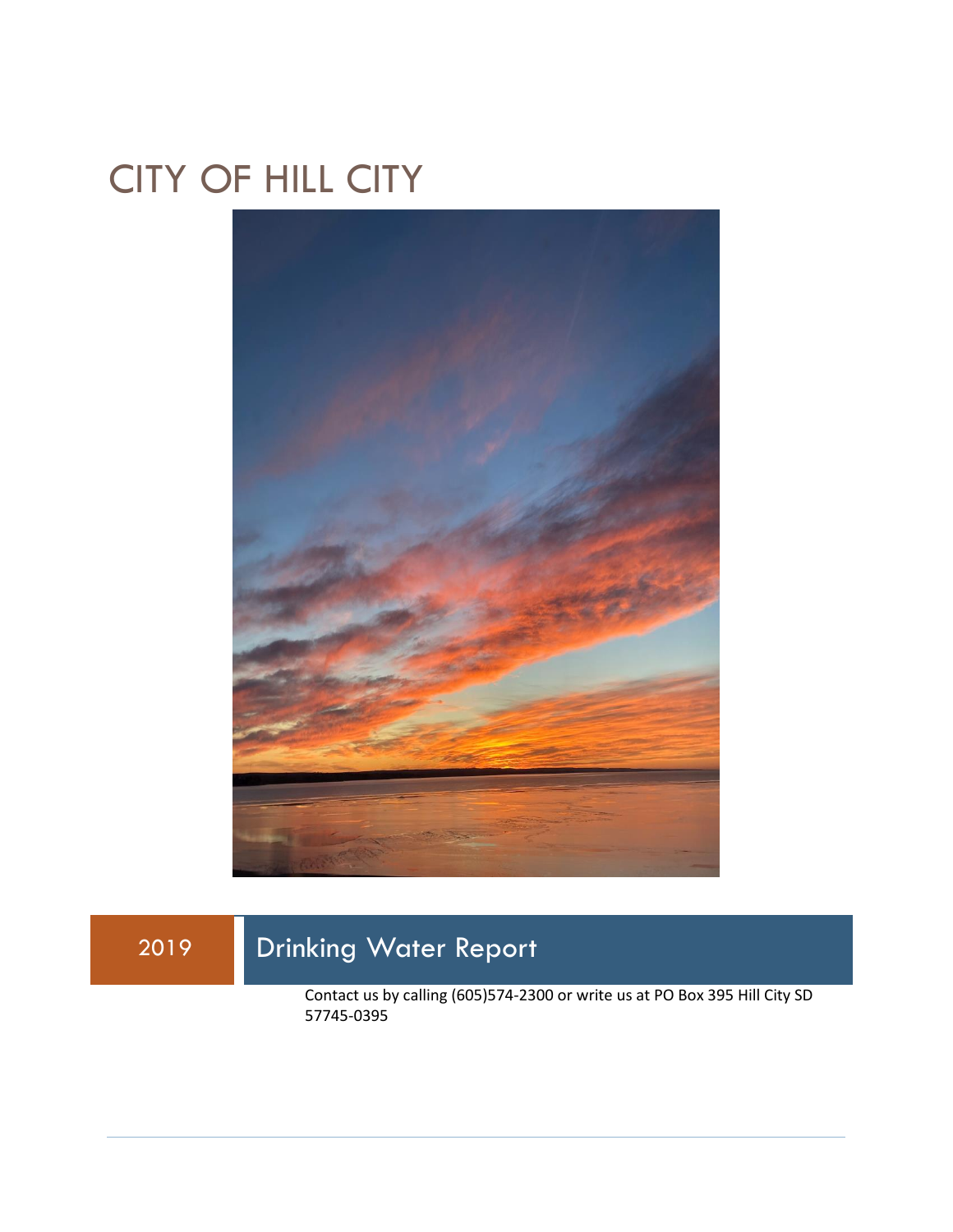# City of Hill City

#### **D R I N K I N G W A T E R R E P O R T**

## WATER QUALITY

Last year, the City of Hill City monitored your drinking water for possible contaminants. This report is a snapshot of the quality of the water that we provided last year. Included are details about where your water comes from, what it contains, and how it compares to Environmental Protection Agency (EPA) and state standards. We are committed to providing you with information because informed customers are our best allies.

#### **Water Source**

We serve more than 950 customers an average of 177,000 gallons of water per day. Our water is groundwater that we produce from local wells. The state has performed an assessment of our source water and they have determined that the relative susceptibility rating for the Hill City public water supply system is medium.

**For more information about your water and information on opportunities to participate in public meetings, call (605)574-2300 and ask for Brett McMacken.**

### **Additional Information**

The sources of drinking water (both tap water and bottled water) include rivers, lakes, streams, ponds, reservoirs, springs, and wells. As water travels over the surface of the land or through the ground, it dissolves naturally-occurring minerals, and can pick up substances resulting from the presence of animals or from human activity.

Contaminants that may be present in source water include:

- *Microbial contaminants*, such as viruses and bacteria, which may come from sewage treatment plants, septic systems, agricultural livestock operations, and wildlife.
- *Inorganic contaminants*, such as salts and metals, which can be naturally-occurring or result from urban stormwater runoff, industrial or domestic wastewater discharges, oil and gas production, mining, or farming.
- *Pesticides and herbicides,* which may come from a variety of sources such as agriculture, urban stormwater runoff, and residential uses.
- *Organic chemical contaminants*, including synthetic and volatile organic chemicals, which are byproducts of industrial processes and petroleum production, and can also come from gas stations, urban stormwater runoff, and septic systems.
- *Radioactive contaminants*, which can be naturally-occurring or be the result of oil and gas production and mining activities.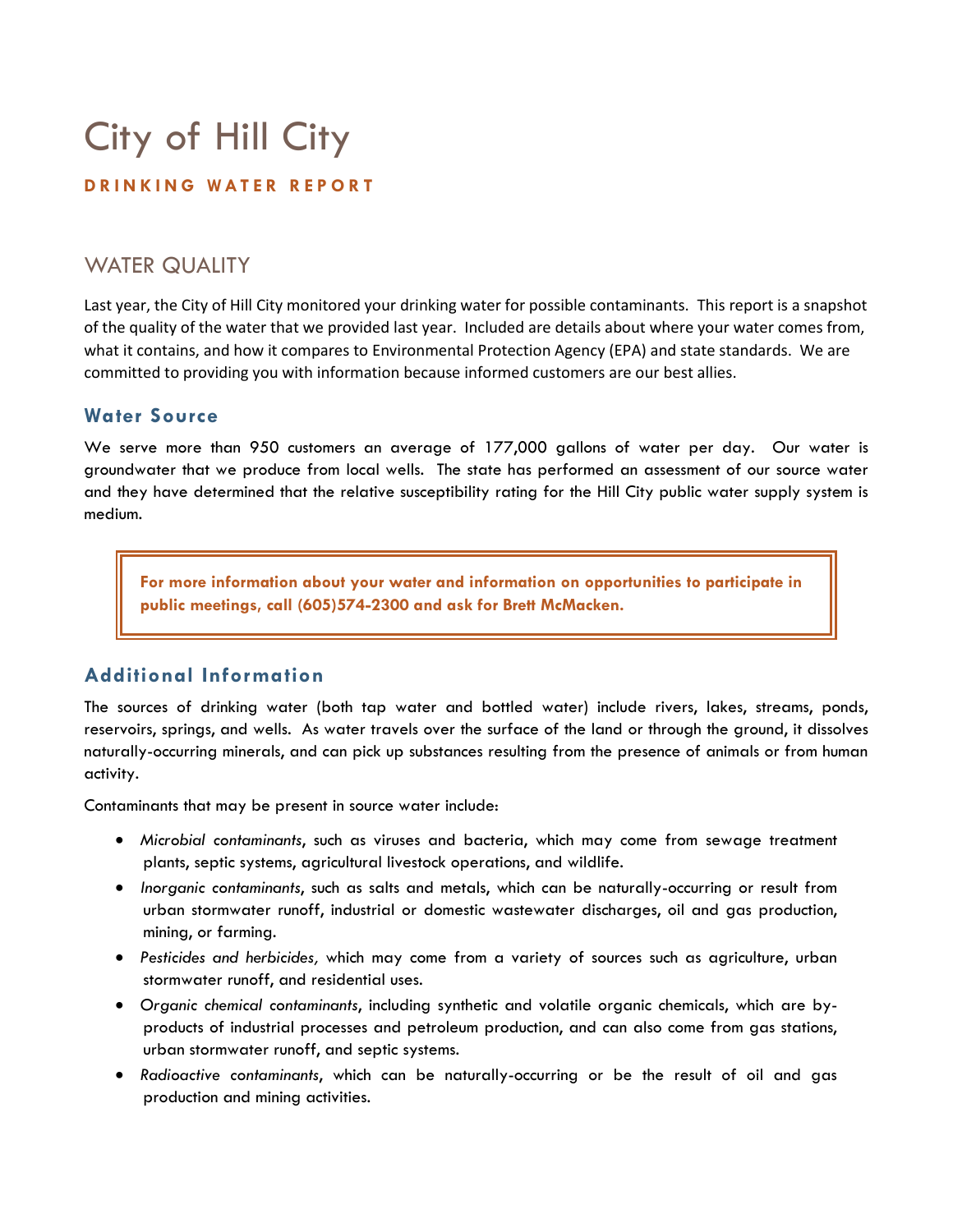In order to ensure that tap water is safe to drink, EPA prescribes regulations which limit the amount of certain contaminants in water provided by public water systems. FDA regulations establish limits for contaminants in bottled water which must provide the same protection for public health.

Drinking water, including bottled water, may reasonably be expected to contain at least small amounts of some contaminants. The presence of contaminants does not necessarily indicate that water poses a health risk. More information about contaminants and potential health effects can be obtained by calling the Environmental Protection Agency's Safe Drinking Water Hotline (800-426-4791).

Some people may be more vulnerable to contaminants in drinking water than the general population. Immunocompromised persons such as persons with cancer undergoing chemotherapy, persons who have undergone organ transplants, people with HIV/AIDS or other immune system disorders, some elderly, and infants can be particularly at risk from infections. These people should seek advice about drinking water from their health care providers. EPA/CDC guidelines on appropriate means to lessen the risk of infection by *Cryptosporidium* and other microbial contaminants can be obtained by calling the Environment Protection Agency's Safe Drinking Water Hotline (800-426-4791).

If present, elevated levels of lead can cause serious health problems, especially for pregnant women and young children. Lead in drinking water is primarily from materials and components associated with service lines and home plumbing. The City of Hill City public water supply system is responsible for providing high quality drinking water, but cannot control the variety of materials used in plumbing components. When your water has been sitting for several hours, you can minimize the potential for lead exposure by flushing your tap for 30 seconds to 2 minutes before using water for drinking or cooking. If you are concerned about lead in your water, you may wish to have your water tested. Information on lead in drinking water, testing methods, and steps you can take to minimize exposure is available from the Safe Drinking Water Hotline or at *http://www.epa.gov/safewater/lead*.

#### **Detected Contaminants**

The attached table lists all the drinking water contaminants that we detected during the 2019 calendar year. The presence of these contaminants in the water does not necessarily indicate that the water poses a health risk. Unless otherwise noted, the data presented in this table is from testing done January 1 – December 31, 2019 The state requires us to monitor for certain contaminants less than once per year because the concentrations of these contaminants are not expected to vary significantly from year to year. Some of the data, though representative of the water quality, is more than one year old.

While your drinking water meets EPA's standard for arsenic, it does contain low levels of arsenic. EPA's standard balances the current understanding of arsenic's possible health effects against the costs of removing arsenic from drinking water. EPA continues to research the health effects of low levels of arsenic, which is a mineral known to cause cancer in humans at high concentrations and is linked to other health effects such as skin damage and circulatory problems.